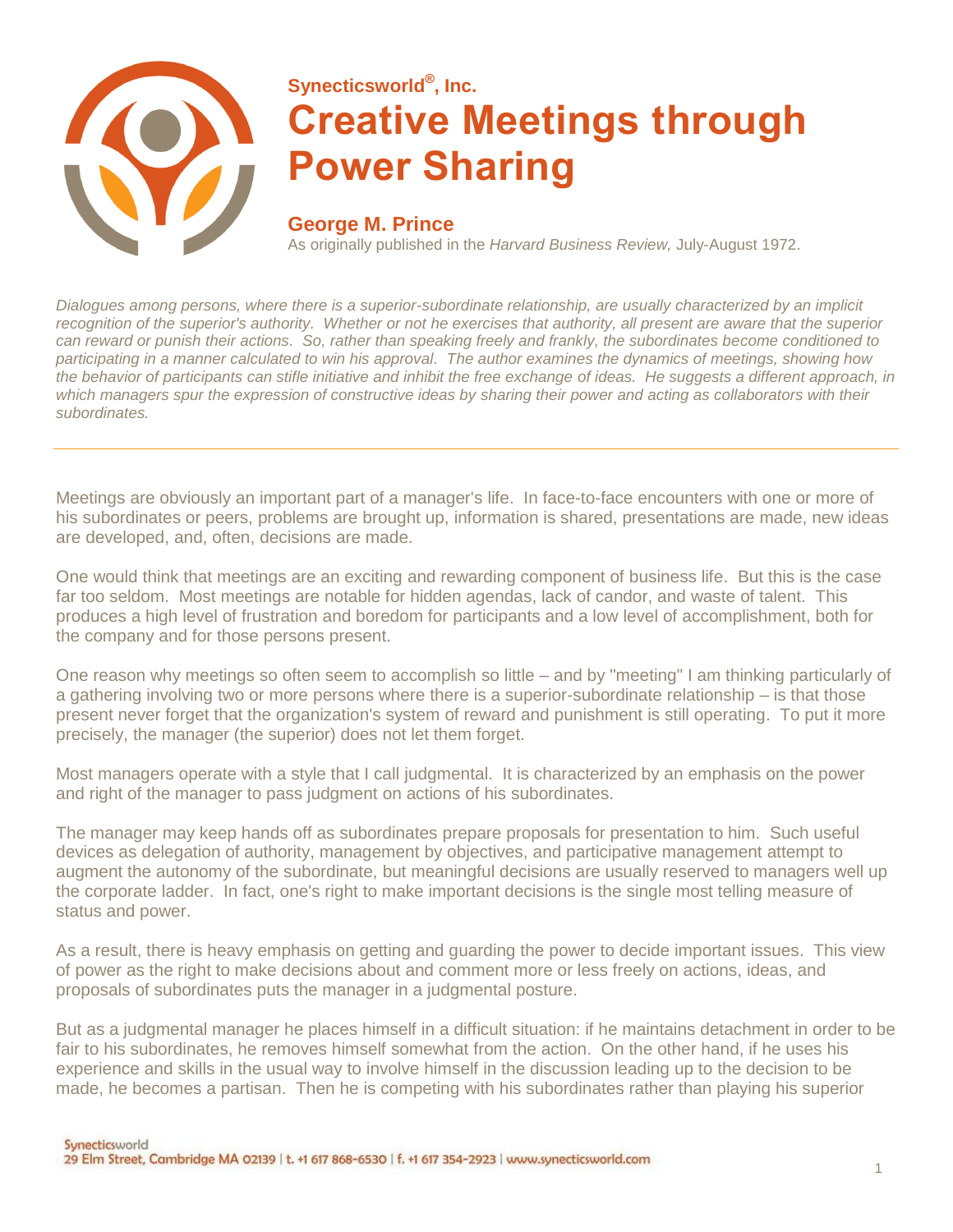role as a manager / decision maker. In either case, much of the satisfaction of cooperative accomplishment is denied him.

In practice, the manager often walks a devious middle path. He uses persuasion and informal rewards and punishments to lead his subordinates to propose only what he can decide on favorably. But they resent his manipulation of them if they realize it. The result is misunderstanding and suspicion that make wholehearted cooperation difficult.

In my view, there is a better way of dealing with subordinates in order to obtain cooperation and further the organization's goals. But the better way cannot be imposed from above; it requires a collaborative effort between superiors and subordinates. I shall describe an approach to establishing a climate that encourages new ideas and innovation.

### **Conditioned Responses**

An organization's informal reward and punishment system is less visible than the formal one of salaries, bonuses, and promotions, but no less real. It is based on the tacit dependence of subordinate on superior. Each subordinate must often  $-$  perhaps several times a day  $-$  try to guess what action will be acceptable to his manager. To win acceptance rather than suffer rejection, he soon becomes conditioned to anticipating how his boss will react to an idea or a proposal.

On the face of it, this appears to be a good way for a subordinate to learn how to perform well in his job. In fact, it has a quite different effect, because it stifles initiative and leads to organizational inertia. This condition can create rather ludicrous situations, such as this case:

 The marketing vice president of a company was asked why he did not make himself more available to his sales managers, so that they could benefit from his considerable talent and experience. "The problem is," he said, "that they listen to me too hard. For instance, I'll be just speculating that a red can might increase shelf visibility and suddenly the cans *are* red**."**

Nearly every manager will deny that he conditions his subordinates. But he should ask himself whether *his*  manager lets him forget the superior-subordinate relationship and his explicit power to pass judgment on ideas and recommendations presented to him.

Let me make it clear that I believe controls and guidance to be appropriate and necessary. What concerns me is the destructive conditioning that pervades our organizational climate.

The hierarchical organization makes such apparent sense and has been so productive that it is hard to recognize the destructiveness of this manipulative force. But talk candidly to younger managers and you will observe that they – and, increasingly, older managers too – are very vocal in their frustration over the "Mickey Mouse" methods that corporations employ in the name of efficiency and the welfare of the organization.

## **Rejection and Approval**

If you could watch and listen to video and sound tapes of business meetings, you would note the pervasiveness of the judgmental managerial style in corporate life. In watching and listening to hundreds of these tapes over many years, I have been impressed again and again by these observations:

- Even mild rejection has a significant negative effect on people.
- Pointing out flaws in the ideas and actions of others occupies much of the time.
- Approval has a positive effect on people and creates a climate for resolution of the problem.

In this section I shall discuss these phenomena in terms of business meetings.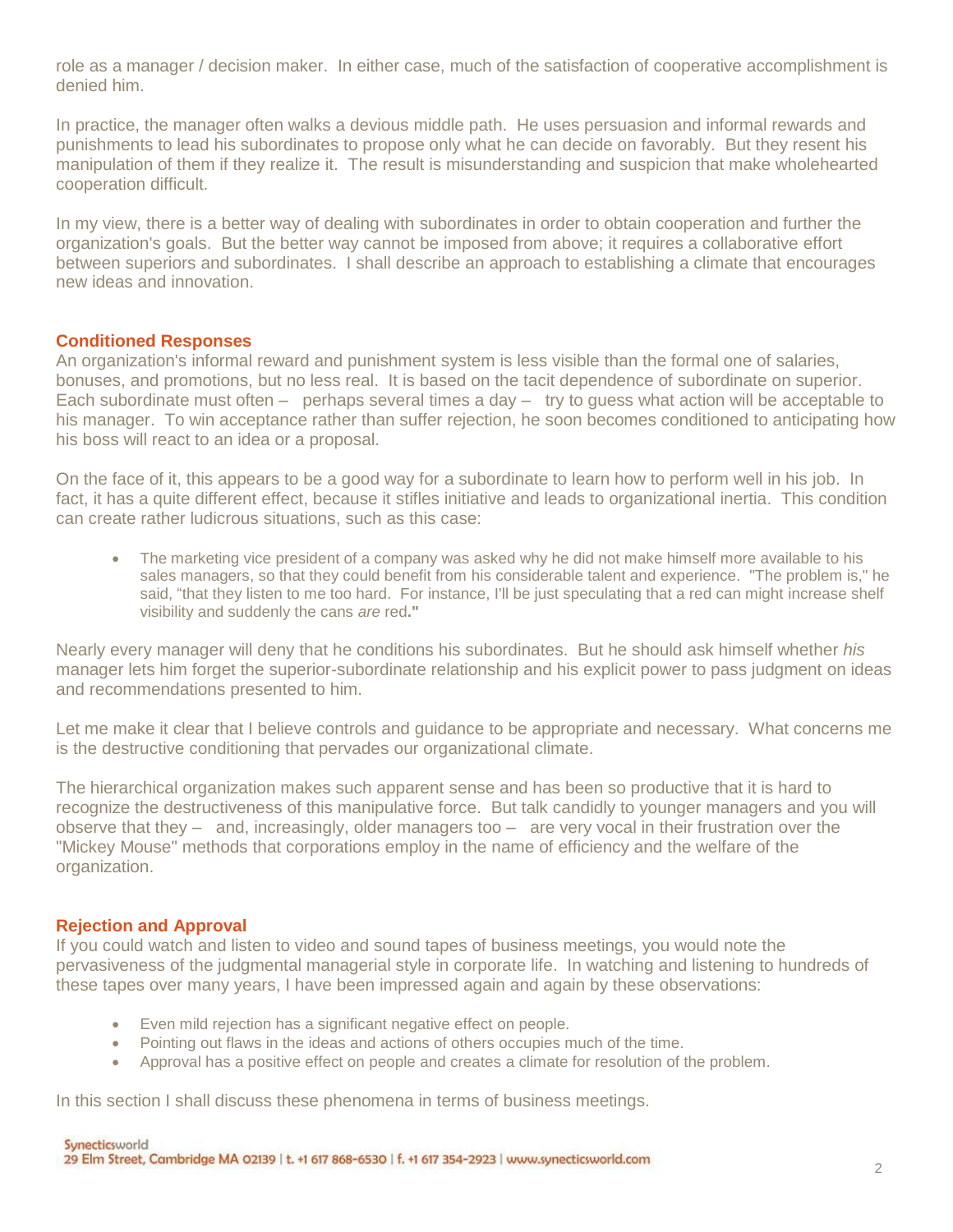#### *Effects of Rejection*

There is a widespread belief that in maturity one learns to take the slings and arrows of fortune with equanimity. And to some extent this is true. As one matures, he becomes more philosophical and learns to keep in perspective the daily ups and downs that occur**.**

One also learns to conceal his true feelings from others. While hurt feelings may not surface at all, more often they are translated unconsciously into uncooperative or even aggressive behavior aimed at the person who has stepped on one's toes. In a meeting, such action is usually disguised as a rational and potentially useful contribution to the dialogue. It is considered mature to view such behavior in this light, so it is easy to forget how sensitive to rejection mature people are.

Let us study the effects of rejection by dissecting the interaction that takes place at a meeting. (To illustrate more clearly my points about rejection and acceptance, I shall not include a superior-subordinate relationship here, but in a later vignette.) Let us suppose a group of four is working to improve one of their company's products, the familiar director's chair, which consists of a wooden frame and two slings.

*Mr. First:* Let's replace the canvas with nylon.

This is an *offer.* Its chief characteristics are that it contains information and/or sometimes an idea. More important for our purposes, the person who makes it gets a feeling of worth and satisfaction from it.

*Mr. Second:* I think that's a good idea because it will give us better weathering characteristics.

This is an *acceptance.* It conveys credit and approval to the offerer and gives a reason why the idea merits approval. The originator of an acceptance tends to get pleasure from this action. In addition, the acceptance reinforces Mr. First's feeling of worth and satisfaction. He also views Mr. Second as an ally and a man of taste and perception – a person to pay attention to.

*Mr. Third:* Will nylon take the bright dyes that we use?

This is a *query,* and it is a slippery, chameleon-like element. A friendly query is perceived by Mr. First, the offerer, as clearly seeking information. He sifts words, tone, and nonverbal signals to determine whether this is a friendly query. If he perceives it to be so, he retains his positive feelings and speculates comfortably and openly with Mr. Third. If, however, he considers the query unfriendly, it constitutes a *rejection* and he reacts defensively or perhaps aggressively. Participants in a dialogue often use questions to make an offerer either defend his contribution or see the folly of it.

 *Mr. Fourth:* That's a good idea, first, but nylon will stretch much more than canvas and the user will hit the supports.

This is another kind of rejection. What appears at the start to be an acceptance proves to be just sugarcoating of the pill. The chief characteristic of a rejection is its negativeness. Regardless of how politely conveyed and how factually accurate and even necessary this negative informatory is, the offerer perceives it as a put-down. His sense of worth and satisfaction is injured.

The feelings of the rejecter are mixed. Even if the information he offers in support of his rejection is important and necessary, the satisfaction of giving it is eroded by the knowledge that he has used his information to put someone else down.

## *Punishment and Backlash*

Nearly everything that happens in conversation can be described in terms of these elements. There are thousands of ways to reject. Through use of the proper (or improper) tone an acceptance or query can be turned into a flat *rejection***.** For example, a question such as "Are you seriously suggesting we do that?" is clearly a rejection. The same can be accomplished by a counter suggestion, silence, changing the subject, and countless other actions, many of them nonverbal.

In a meeting of several people, typically about half of the transactions involve rejections. In the rough-and-tumble of the usual discussion, many of the rejections pass unnoticed. If one asks a participant if he perceived some negative action toward him as a rejection, he will nearly always say *no.* We are all thoroughly conditioned to appear to accept rejection, since that is considered to be mature behavior.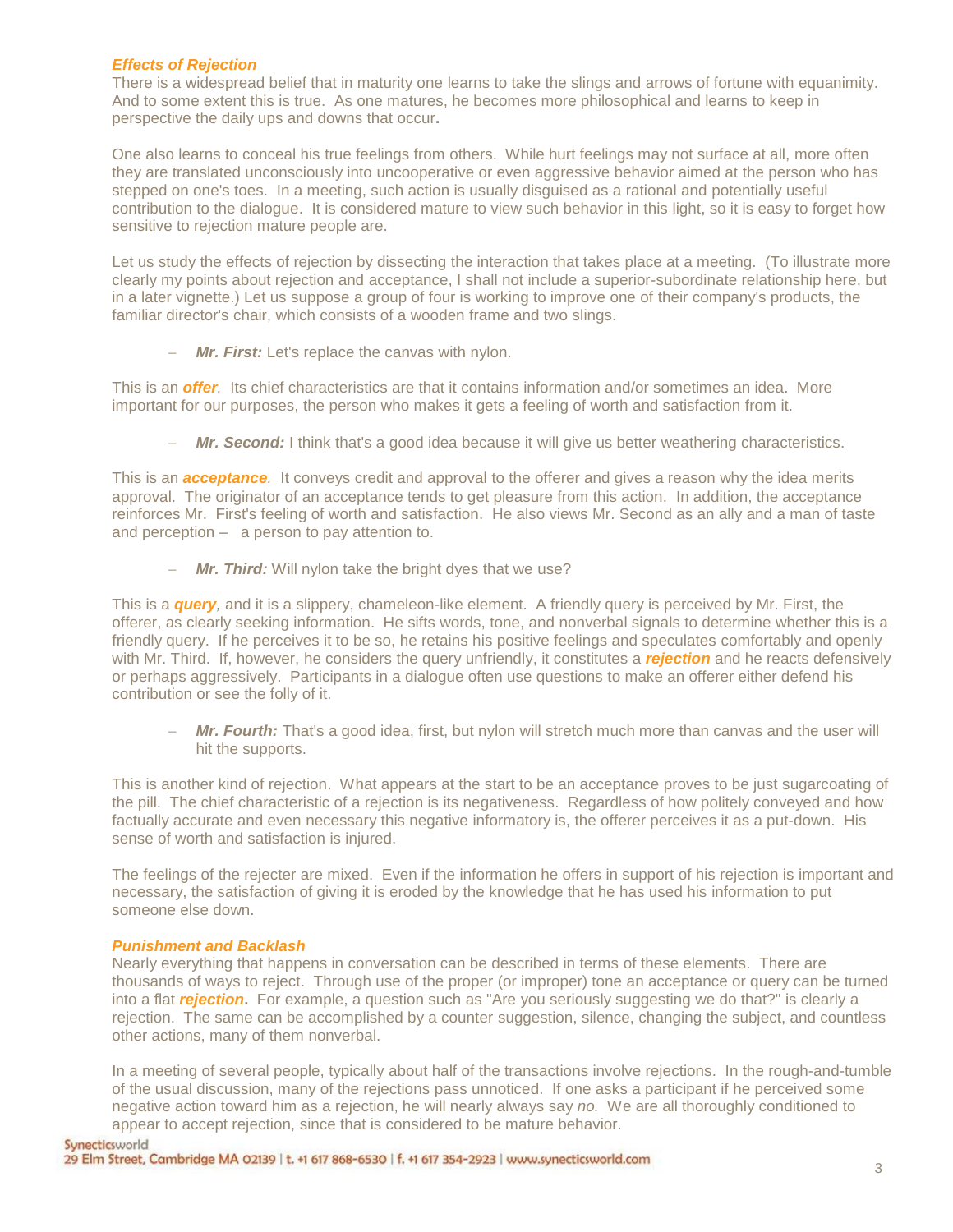Often a participant is unaware that he is hurt and angry over a rejection. But if he is carefully observed, his nonverbal reactions may tell a different story. The signals are faint: an animated face turns into a poker face, the arms cross, or the head jerks backward slightly.

Better evidence may come later, if the rejected offerer tries to justify his offer or pay back his adversary in kind, rather than responding to the substance of the rejection. Let us continue the dialogue.

- *Mr. Fourth:* I have an idea! We could double over this part of the fabric and...
- *Mr. First:* That would increase our costs too much.

Mr. First rejects Mr. Fourth's idea before he can possibly know what Mr. Fourth has in mind.

The most important aspect of a rejection is the transformation of any transaction or exchange from potentially rewarding to punishing. If a manager is unaware of the dynamics of his transactions, he will tend to rely heavily on pointing out flaws or presenting counter suggestions. Both of these are usually perceived as rejections. So the manager is unintentionally punishing and conditioning subordinates to offer ideas or take action very cautiously – if at all.

#### *Pointing out Flaws*

In meetings called to attack particular problems, this sequence can be repeatedly observed: one member suggests an idea containing some elements that will help solve the problem. It is not, however, a completely acceptable solution. The manager and the other participants focus on the failings of the idea and firmly point them out. The group discards it to search for a new and better idea.

This series of reactions is considered rational and useful because ideas are judged good and worth pursuing or unhelpful and weeded out quickly. Time is not wasted on ideas that cannot stand up to this early testing.

The flaw in this reasoning has become apparent in an experiment which I have conducted hundreds of times with different groups. Of, say, ten groups working to solve the same difficult problem, nine fail to develop a concept to solve it. The tenth considers an idea discarded by the other nine and is intrigued by it, although it fails to meet some of the specifications of the problem. The group struggles with these shortcomings and somehow, making modifications as it goes along, transforms the bad idea into a good one that meets the specifications.

In analyzing the results of this reiterated experiment, I have pinpointed seven ideas that are regularly weeded out and discarded because they fail the early testing. Yet each of these unacceptable ideas can be transformed into an acceptable solution, and has been by the odd group (about one in ten) that becomes interested in it and struggles cooperatively to overcome its weaknesses.

While watching video tapes of these experiments, I have observed how often members of a group choose to focus on the flaws of an idea rather than on overcoming the flaws. The evidence from one incident, or several, might lead one to conclude, "Pointing out a flaw is the first step in overcoming it." This can, of course, be true. But when, in thousands of incidents, the second step seldom follows, one questions the benign intent behind pointing out a flaw.

One can then identify other evidence that suggests that this behavior serves some other purpose: the tone of voice may be unfriendly and may be accompanied by expressions or gestures that indicate disdain, impatience, or satisfaction in catching the offerer in sloppy thinking. Very seldom does pointing out a flaw convey helpful concern. ·

What other purpose does it serve? I believe that such behavior is an attempt to exercise power over another person. Implicit is the notion that one's coworkers are adversaries in an unending competition, and that one wins (or at least cuts his losses) by rendering someone else's idea worthless. The manager is not exempt from these feelings. When he is operating with subordinates, however, his stakes are much lower; he can always win.

#### *Climate of Approval*

The beginning of improvement in conditions comes when the manager recognizes that for productivity's sake, at least, he must avoid transactions between individuals that arouse defensive or revengeful reactions. Instead, he must establish a climate in which it is appropriate to voice imperfect thoughts and ideas. In this climate all ideas are explored and used by the group. Flaws are dealt with, but as drawbacks to be overcome by everyone.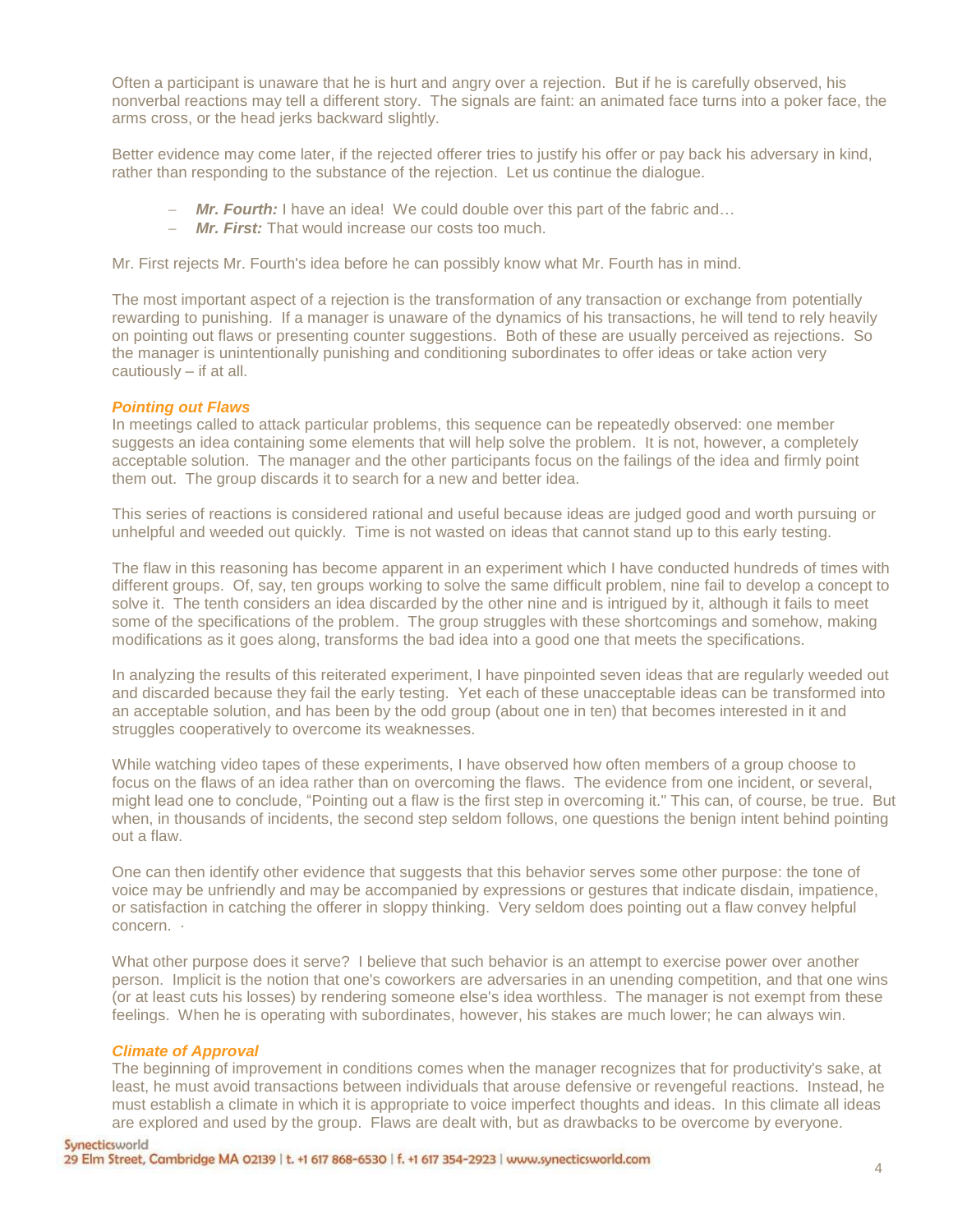In my experience, when this climate is present, rejections, unfriendly queries, and pointing-out-a-flaw behavior are practically eliminated. Idea production rises dramatically. Every idea is noted and explored to some extent. According to the participants, they often come out of these meetings feeling exhilarated, pleased with having made worthwhile contributions, and sometimes even personally enriched.

The concrete results of this style of meeting are more difficult to evaluate. The participants consistently rate this type of meeting as more productive and useful than a traditional meeting. But one cannot quantify solutions to problems per meeting; the most important results emerge gradually out of the clarifying effect of disciplined cooperation. These results take the form of more frequent individual and group accomplishment and increased satisfaction and motivation.

## **The Judicious Manager**

Since there are so many drawbacks to judgmental management, why does anyone use this style? I suggested earlier that in our culture there is little apparent choice. Given the heavy emphasis on productivity and profit, it appears that an effective manager must use his power to govern important matters.

Another limiting factor in choice of styles is a lack of models. Among one's teachers, managers, peers, and subordinates, it is difficult to find someone who is not judgmental.

Also, the fact that this style tends to be punishing to subordinates may even reinforce its use. As Walter Nord says, "Punishment is the most widely used technique in our society for behavior control."<sup>1</sup> He goes on to suggest that because punishment immediately stops the undesired response, the punisher is rewarded or reinforced for punishing. If negativeness and pointing out a flaw are seen as punishing, one can understand the manager's attraction to a judgmental posture.

The kind of manager who, in contrast, relies on affirmation and collaboration to get results I call the judicious manager. He holds different assumptions about power, efficiency, roles, and decision making. The contrasting assumptions are summarized in *Exhibit I.* (These propositions owe much to Abraham Maslow, Douglas McGregor, Gordon Lippitt, and the other giants of humanistic psychology.)

Obviously, I am not discussing merely managerial styles, but attitudes toward others and how people interact. People are quite consistent in the ways they act; the strategies one uses in a meeting tend to be the same as those one uses in other situations. For example, a manager who uses humor to try to soften his criticism of ideas and behavior in a meeting probably does the same in any situation where he exercises power over others. A manager who uses questions in meetings to mask his rejections does the same in other contexts.

Changing from a system of informal punishment and rewards is difficult because of the confusions in our present judgmental system. For example, autonomy and cooperation may seem antithetical. In reality they are not. The autonomous person has less need to be defensive and competitive and is therefore free to use his power to appreciate, support, and build on the action or idea of another.

Situations and people are changing continuously. Each of us has bad days, makes mistakes, and some days is less able to cope. Misunderstanding and confusion are an everyday part of this reality. That is why the manager must carry on a continuous clarification of roles and expectations.

## **Recognize Others' Value**

 $\overline{a}$ 

Meetings provide an ideal way of carrying out this mission. The best way of using the meeting to redefine roles and expectations is to tape-record them (video tape is best, if available, but sound tape is satisfactory too). It

/ ' *Organizational Behavior and Human Performance,* Vol. 4, 1969, p. 383Synecticsworld 29 Elm Street, Cambridge MA 02139 | t. +1 617 868-6530 | f. +1 617 354-2923 | www.synecticsworld.com

<sup>&</sup>lt;sup>1</sup> "Beyond the Teaching Machine: The Neglected Area of Operant Conditioning in the Theory and Practice of Management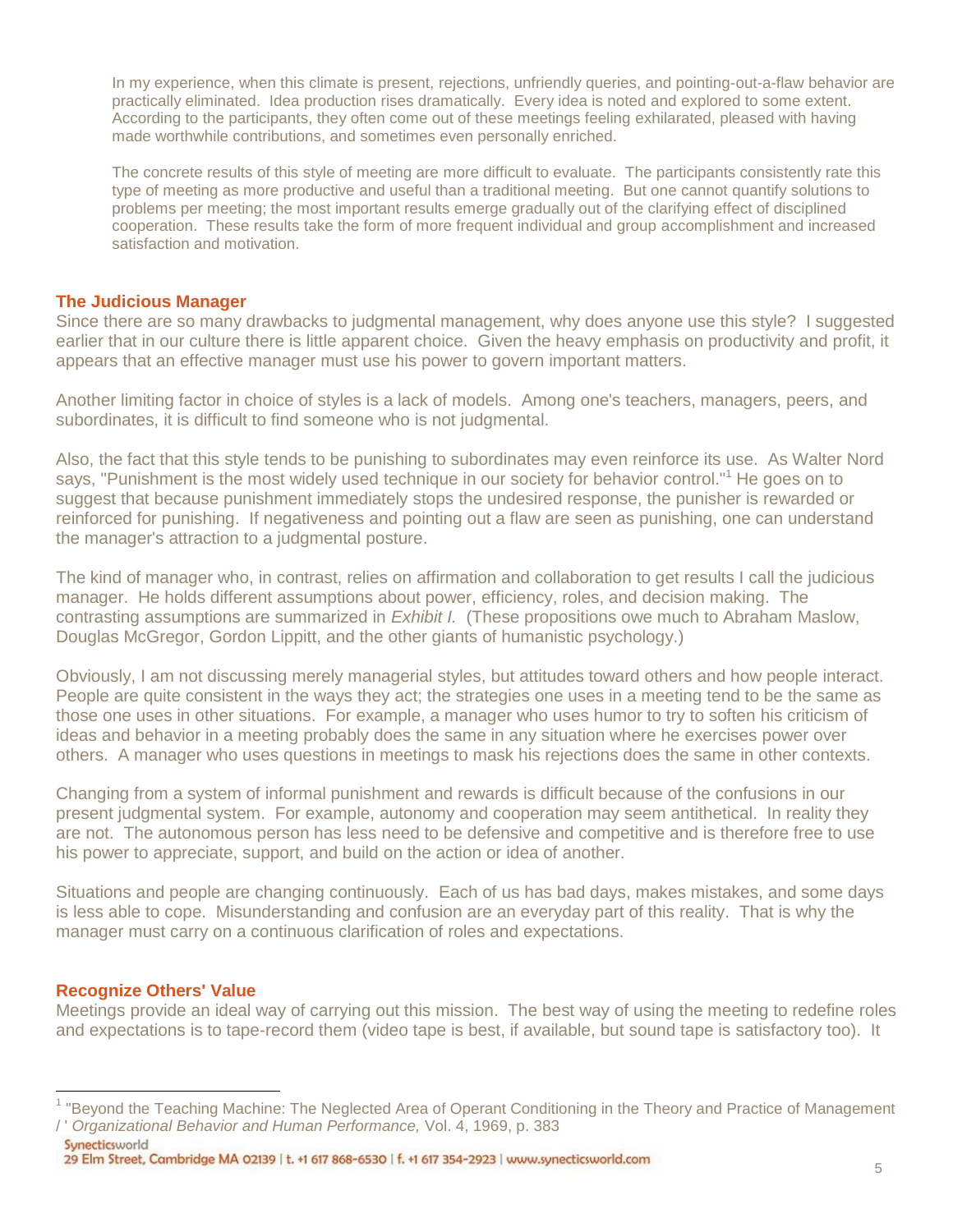is too difficult to reconstruct the fast action of a meeting without having a tape of it. Later the participants can analyze the tape. Thus each member of the group can take his turn analyzing parts where he made offers.

## **EXHIBIT I: CONTRASTING THE ASSUMPTIONS OF A JUDGMENTAL MANAGER AND A JUDICIOUS MANAGER**

| <b>Judgmental Manager</b>                                                                                     | <b>Judicious Manager</b>                                                                                                                                                     |
|---------------------------------------------------------------------------------------------------------------|------------------------------------------------------------------------------------------------------------------------------------------------------------------------------|
| The most efficient mode is to have one boss call the<br>shots.                                                | The most efficient mode is to make use cooperatively<br>of the varied talents available.                                                                                     |
| I must protect my power to make decisions.                                                                    | The best decision will emerge if I combine my power<br>with that of the implementers.                                                                                        |
| I decide every course of action where I am<br>authorized to decide.                                           | I enlist my subordinates to devise courses of action,<br>and contribute my thoughts as matters progress.                                                                     |
| I must exercise all the autonomy my power permits.                                                            | I must use my power to help each sub6rdinate<br>develop his or her autonomy.                                                                                                 |
| I use my power for my own growth.                                                                             | I share my power so that my subordinates can grow<br>as I grow.                                                                                                              |
| I motivate people.                                                                                            | Accomplishment motivates people. I can provide<br>opportunities for accomplishment.                                                                                          |
| I review, oversee, and control the efforts of my<br>subordinates.                                             | I use my experience, power, and skill to aid<br>subordinates in accomplishing the task.                                                                                      |
| I take credit for the results of the groups I manage.                                                         | I explicitly recognize the accomplishments of<br>subordinates.                                                                                                               |
| To get results I must spot flaws and have them<br>corrected.                                                  | To get results we must help each other overcome<br>flaws.                                                                                                                    |
| When subordinates express themselves or act in<br>ways unacceptable to me, I point out the flaws.             | When subordinates express themselves or act in<br>unacceptable ways, I assume they had reasons that<br>made sense to them and explore the action from that<br>point of view. |
| As mature people we are able to "take" put-downs<br>and criticism without destructive consequences.           | Even mature people are distressed to some degree<br>by putdowns and criticism, and this makes<br>cooperation difficult.                                                      |
| My role is to define the mission of my group.                                                                 | My role in mission definition is to facilitate discovery<br>by my subordinates and myself.                                                                                   |
| My role is to make judgments about the actions of my<br>subordinates while they are carrying out our mission. | My role is to join my subordinates to make sure they<br>succeed.                                                                                                             |

To illustrate, I shall analyze a simple episode, in which a manager and two subordinates at a food-processing company are discussing how they might reduce shipping costs.

- *Mr. A:* You know, if we decentralize our manufacturing, we could cut shipping costs.
- *Mr. B:* A more practical way would be to get some more competition among our carriers.
- *Manager:* You remember we had a dispute with AA Trucking about eight months ago and got some bids from others. It would be worth examining that possibility again.

The following pluses and minuses can be identified in this exchange:

- *Plus –* Two different offers were quickly forthcoming.
- *Plus –* Everyone is focusing on an aspect of the same problem.
- *Plus –* The manager accepted one.
- *Minus –* Mr. A's offer is rejected when the others **ignore it.**
- Minus Mr. B suggests that Mr. A is not practical.
- *Minus –* The manager puts subordinates in a **competitive,** win / **lose position.**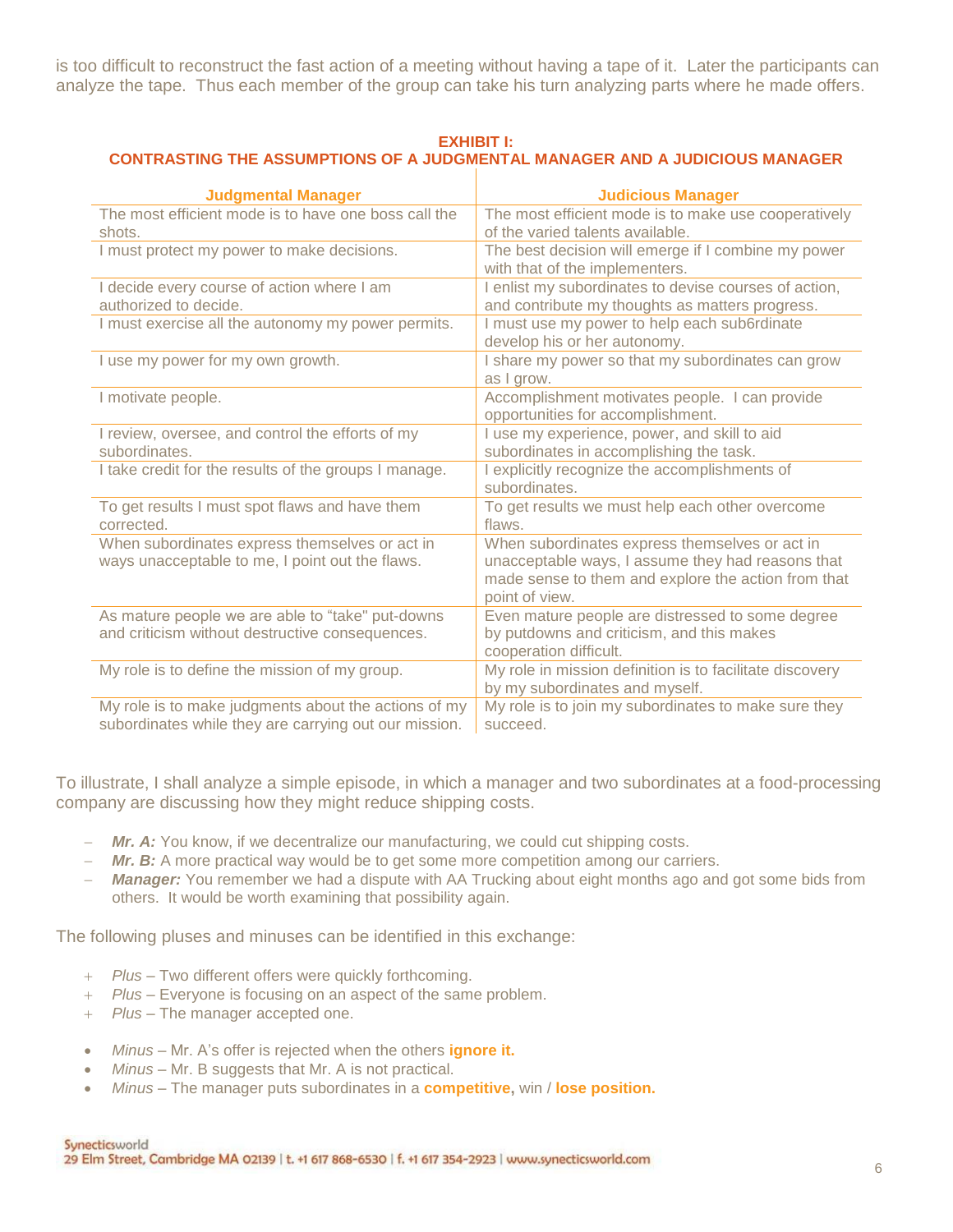The next step is for the group to take each minus, rephrase it as a problem, and come up with a solution.

Let us consider the problem of how to avoid rejection of Mr. A's offer. The manager wants to encourage idea generation, but his action has the opposite effect on Mr. A. Though the manager knows that he should acknowledge every offer and assume that the idea it contains has some value, he gave it short shrift.

Why? From the little evidence we have here, it appears that the manager heard two offers almost at once, which, of course, often happens in meetings. He evidently selected the one that seemed more realistic to him in light of the company's experience. But what seemed to him to be perfectly reasonable action was to Mr. A arbitrary rejection of his idea, without enlightenment as to the manager's grounds.

So we note a discrepancy between the manager's perception of the episode and Mr. A's. Such discrepancies lead to misunderstanding and confusion. The victim wastes energy in speculating about their meaning or, worse, feels resentful and, perhaps unconsciously, determines to "get even."

A useful procedure for avoiding rejections is based on the assumption that an idea made some sort of sense to the person who expressed it – no matter what flaws leaped immediately to the listener's mind. So the burden is on the listener to speculate first about the useful aspects of the idea.

Only after exercising his wit and imagination on the **constructive elements** may he air his concerns or speak of flaws he sees. Even then, if he can word his concerns and flaws as sub-problems to be worked on, he will keep the group's energy focused on building a solution.

Here is how the shipping-cost meeting might go if everyone knew and used this technique:

- *Mr. A:* You know, if we decentralize our manufacturing, we could cut shipping costs.
- *Manager:* Decentralizing would do some nice things for us. It *would* save on shipping and it would give us smaller, faster-moving manufacturing units. Another thing I like about the idea is that it would break up this huge, centralized operation and spread responsibilities in the organization. *(Having acknowledged the value in Mr. A's thinking and revealed some of his values too, the manager shifts to his own concerns.)* I have some problems here to consider – how to decentralize without any capital expense, for one. Another is how to retain both economies of scale and the advantages of small plants.
- *Mr. B:* I have an idea about keeping capital expenses down. We could take a whole packing line and farm it out to someone in the area we want to operate in. We could contract with him to work for us on an exclusive basis.
- *Manager:* Yeah, that would get around the capital problem we might lease the equipment to a supplier and it would get us out from under the production problems. It also puts the emphasis on our marketing strengths, where we are superior. But I have a couple of concerns here. How do we persuade the chairman – you know how he loves the production end – and how do we maintain quality control?
- *Mr. A:* What this suggests to me is that we might keep production here and control it as usual just condense our stews and soups and have reconstituting or repackaging stations at decentralized locations.
- *Manager:* Sure, we could ship the condensed product in tank cars and just decentralize our packaging. I like this line of thought. Perhaps we wouldn't even have to condense if we were using bulk shipping. Now let's see, we have two things to explore, the condense-and-reconstitute idea and the bulk shipment with decentralized packaging. Anyone have any other approaches?

Another way of recognizing value in subordinates and of clarifying expectations is to delegate the decision making to the one who is to be the direct implementer of the undertaking. The purpose of the meeting (or a portion of it) is to provide him with alternatives. The manager must take care to maintain his participatory role and to avoid taking over the decision making. If he has concerns about an alternative being developed, he should state first what is useful in the developing idea and then turn to the problems he sees.

Finally, the subordinate selects among the alternatives. He may select an alternative which the manager considers acceptable but not the best one available. At times like these the manager proves his mettle. Accepting the subordinate's decision is not easy, since he knows that the ultimate responsibility is his. He may be asked by *his* boss to account for the results of a "second best" decision. However, a judicious manager